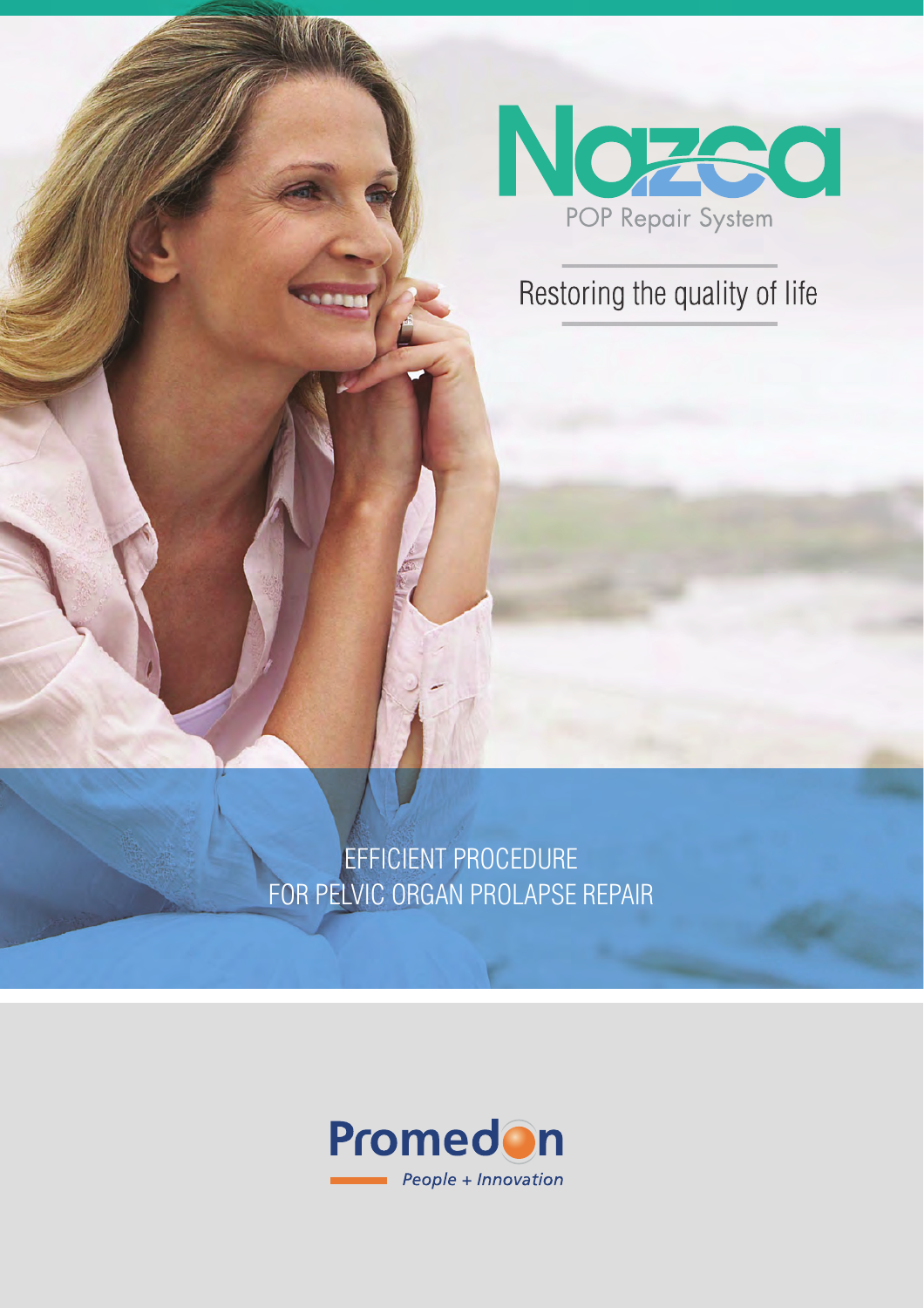# Solve two problems with one simple procedure

Prolapse + SUI Combined Control





#### ANTERIOR PROLAPSE REPAIR



- Prepubic approach can be performed with Nazca TC allowing both prolapse and SUI repair since the mesh has arms that are speciallydesigned to reinforce the pubourethral ligament.
- The implant design also allows control of central and lateral defects.
- The mesh has four fixation points: two prepubic anchoring arms and two transobturator arms.
- Macro holes in the central area of the mesh promote better tissue integration.
- Anterior arms of the central area support the midurethra.
- Uniquely designed joint of the central mesh and posterior arms also contributes to correction of lateral defects.
- Optimal elasticity of anchoring arms.
- needle system
- One 3.5 mm diameter prepubic needle with ergonomic handle for insertion movements.
- Two 3.25 and 4 mm-differential diameter semicircular transobturator needles with ergonomic handle for rotational movements.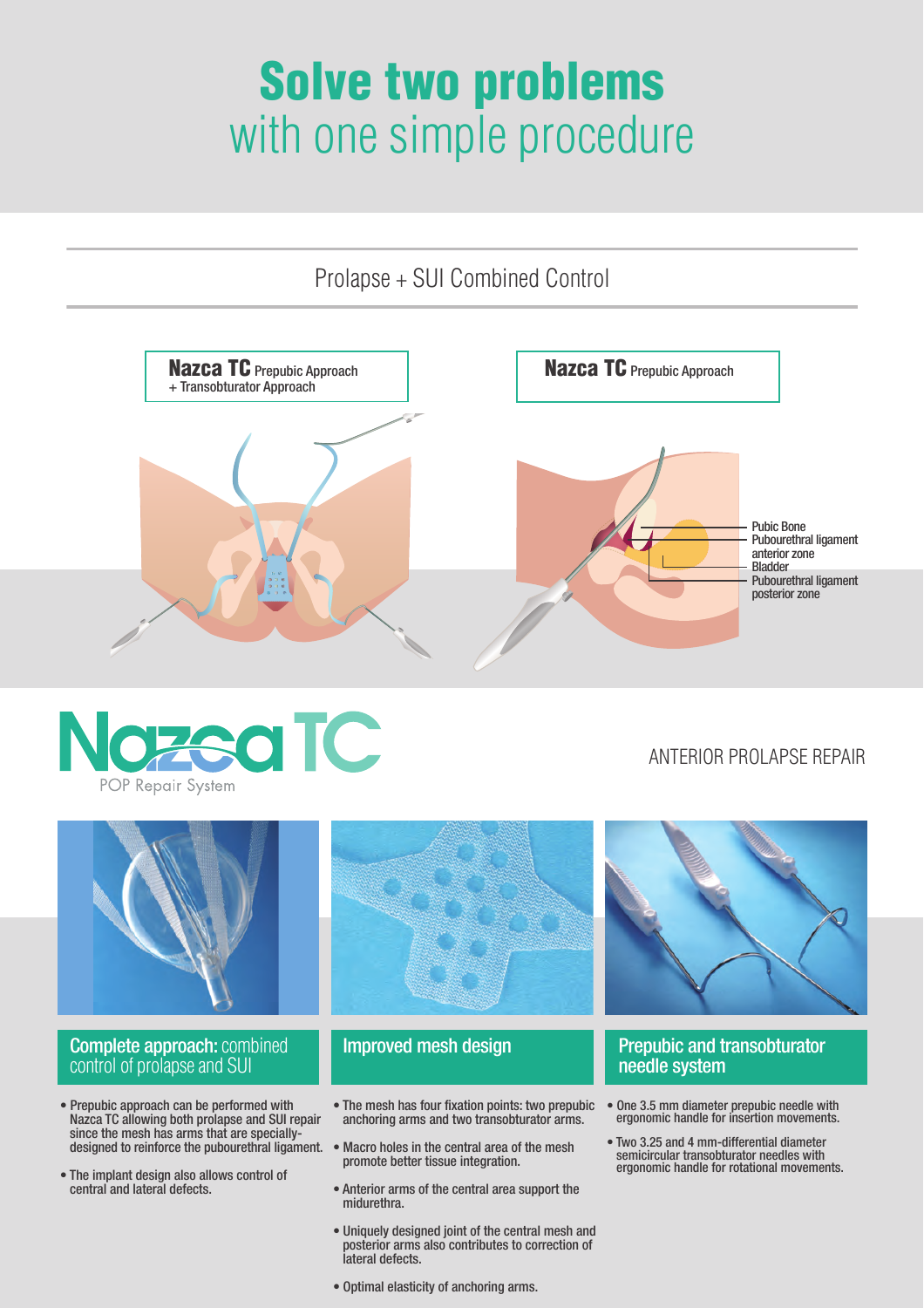### Nazca POP Repair System provides a comprehensive and time-saving approach for pelvic floor restoration by also contributing to the treatment of SUI associated with cystocele.

#### Simple and efficient surgical technique

- Reduced surgery time.
- Short learning curve.
- Simple and precise transfer of the anchoring arms: no plastic sheaths are needed.
- Optimal clinical and functional results.
- Simplified tension-free system.

#### Improved tissue integration

- Macroporous polypropylene mesh.
- 6 mm macro holes in the central area of the mesh promotes tissue in-growth and minimizes erosion and exposition risk.
- No mesh shrinkage in central area.

#### Anatomically-designed needle system

- Minimally invasive needles enable easy and accurate placement.
- The handle's ergonomic design provides optimal control over the needle's insertion.





#### POSTERIOR AND VAGINAL VAULT PROLAPSE REPAIR



- vault prolapse repair in patients with rectocele and vaginal vault
- Nazca R is designed to restore normal anatomy Mesh has two fixations points: two posterior prolapse through infracoccygeal sacropexy. anchoring arms.
	- Macro holes in the central area of the mesh promote better tissue integration.

#### Needle system for infracoccygeal sacropexy

- Two 3.25 and 4 mm-differential diameter semicircular needles.
- Ergonomic handles for insertion movements that allows good maneuverability with minimum invasiveness.